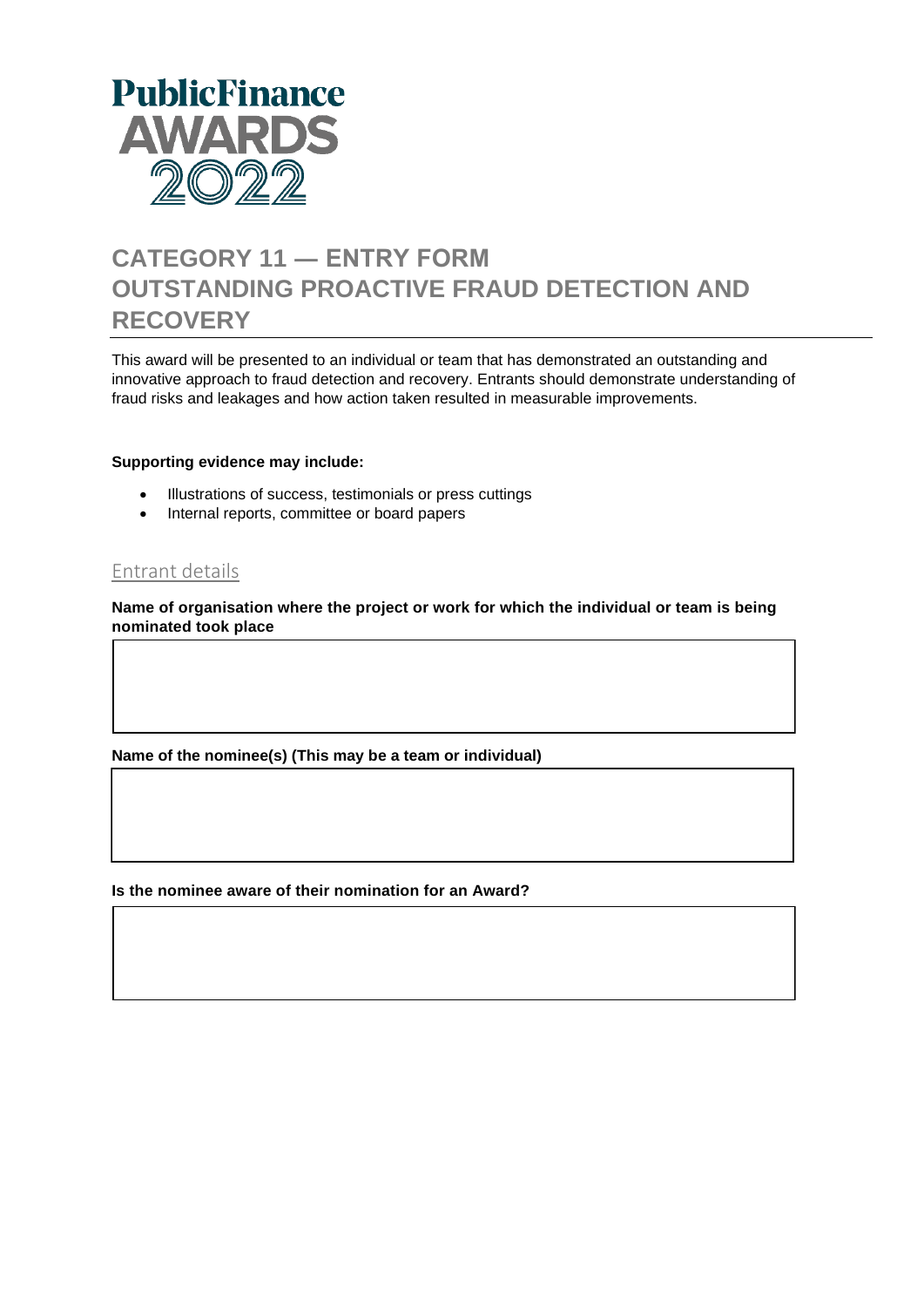# Entry details

**Summarise what you have done and why you should win this award (100 WORDS MAX)**

**Tell us about your organisation and its approach to fraud detection and recovery (100 WORDS MAX)**

### **Describe the specific fraud risks your organisation faced? (200 WORDS MAX FOR THIS SECTION):**